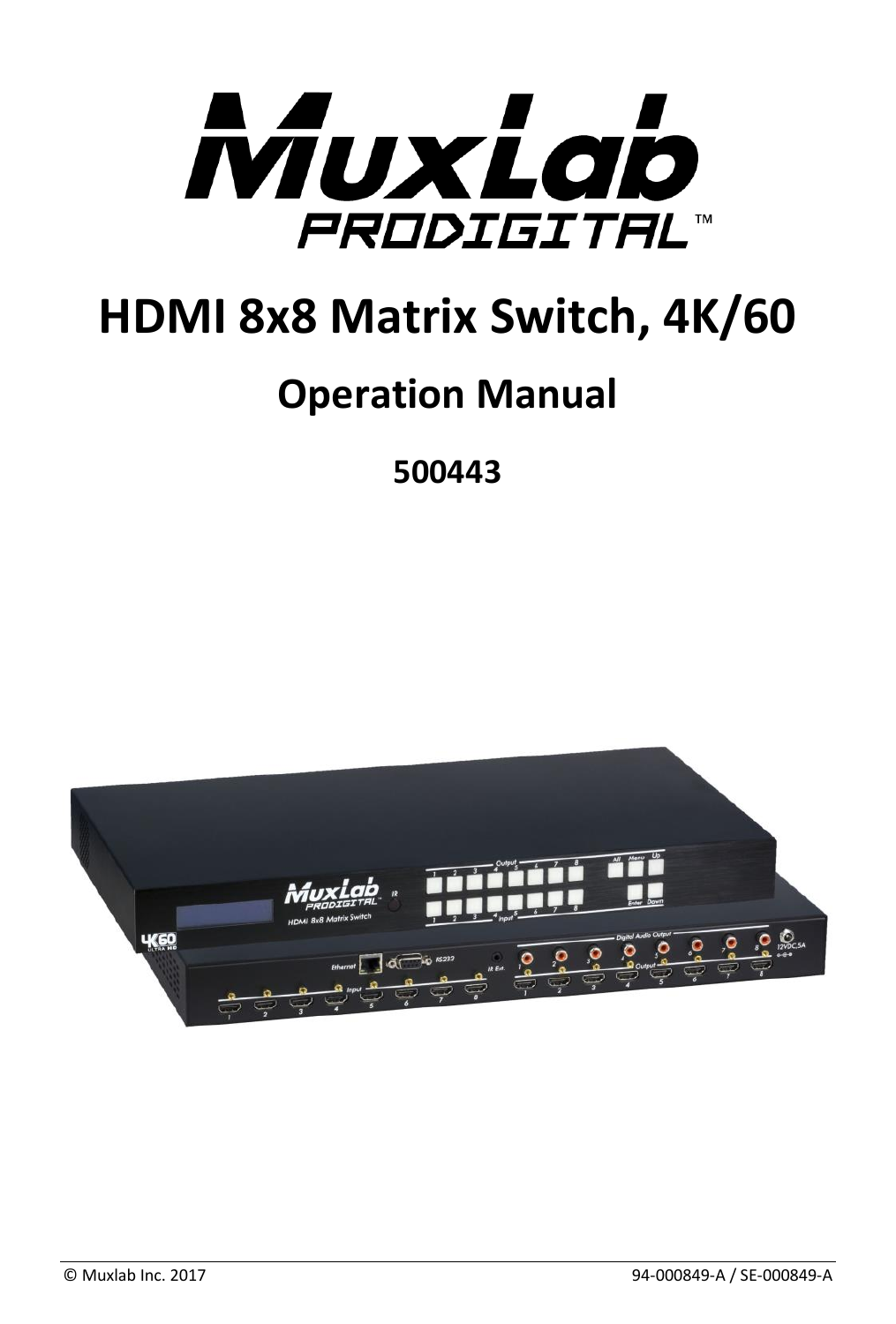## **SAFETY PRECAUTIONS**

To insure the best performance from the product, please read all instructions carefully before using the device. Save this manual for future reference.

- Follow basic safety precautions to reduce the risk of fire, electrical shock and injury.
- Do not dismantle the housing or modify the module. It may result in electrical shock or burn.
- Do not open or remove the housing of the device as you may be exposed to dangerous voltage or other hazards.
- To prevent fire or shock hazard, do not expose the unit to rain, moisture and do not install this product near water. Keep the product away from liquids.
- Spillage into the housing may result in fire, electrical shock, or equipment damage. If an object or liquid falls or spills on to the housing, unplug the module immediately.
- Do not use liquid or aerosol cleaners to clean this unit. Always unplug the power to the device before cleaning.
- Using supplies or parts not meeting the products' specifications may cause damage, deterioration or malfunction.
- Refer all servicing to qualified service personnel.
- Install the device in a place with adequate ventilation to avoid damage caused by overheat.
- Unplug the power when left unused for a long period of time.
- Information on disposal of devices: do not burn or mix with general household waste, please treat them as normal electrical waste.

**NOTICE:** Please read this manual carefully before using this product.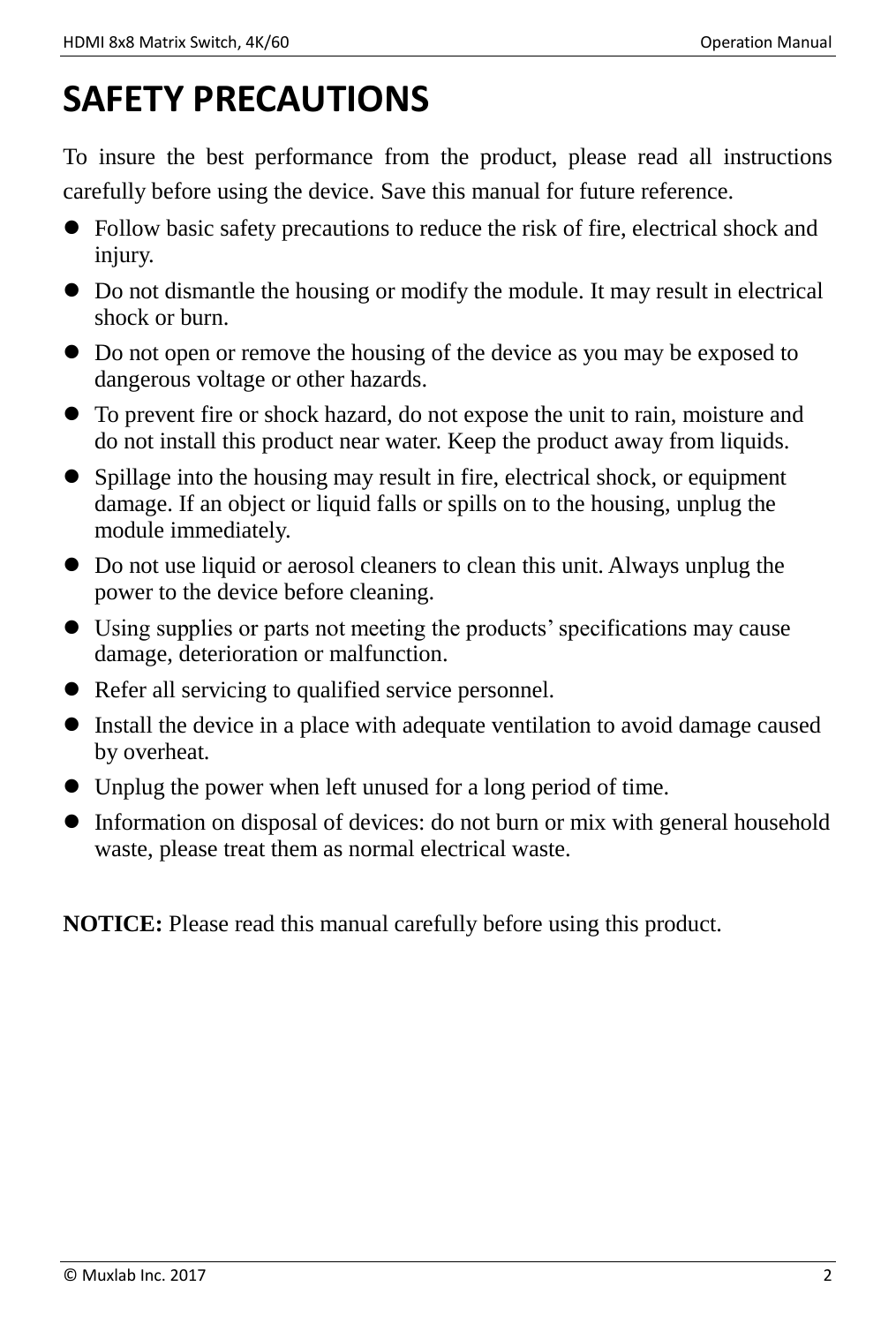## **Table of Contents**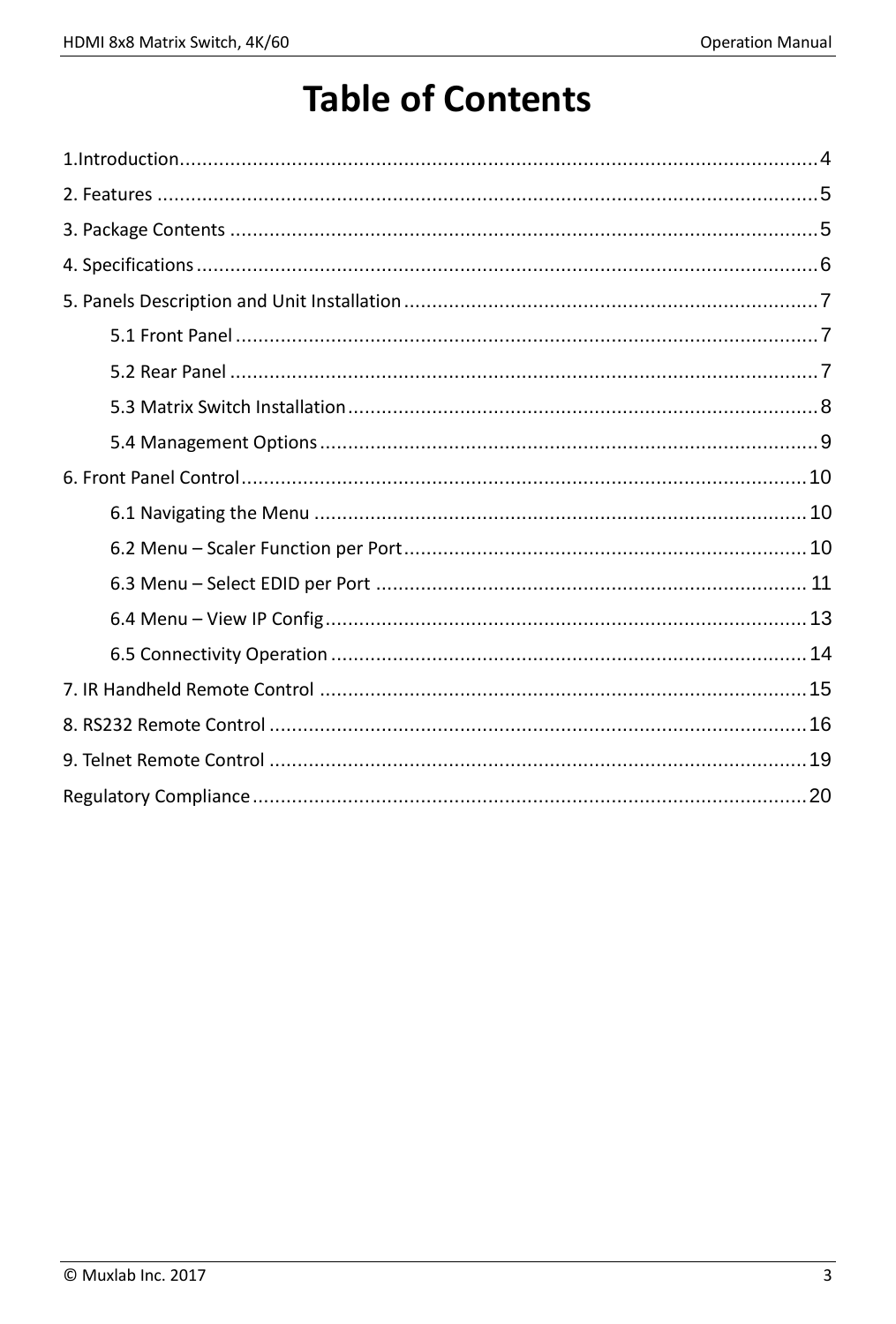## <span id="page-3-0"></span>**1. Introduction**

The HDMI 8x8 Matrix Switch, 4K/60 (500443) connects eight HDMI sources to eight displays. The matrix supports 1080p @ 60Hz up to 4K @ 60Hz (4:4:4), 3D formats and EDID management. It works with Blu-Ray players, Set-Top Boxes, Media Players, Home Theater PCs, and Game Consoles that connect to an HDMI display. Any source may be connected to any display by selecting it via the supplied IR Remote Control, RS-232, TCP/IP or by using the selection buttons on the front panel.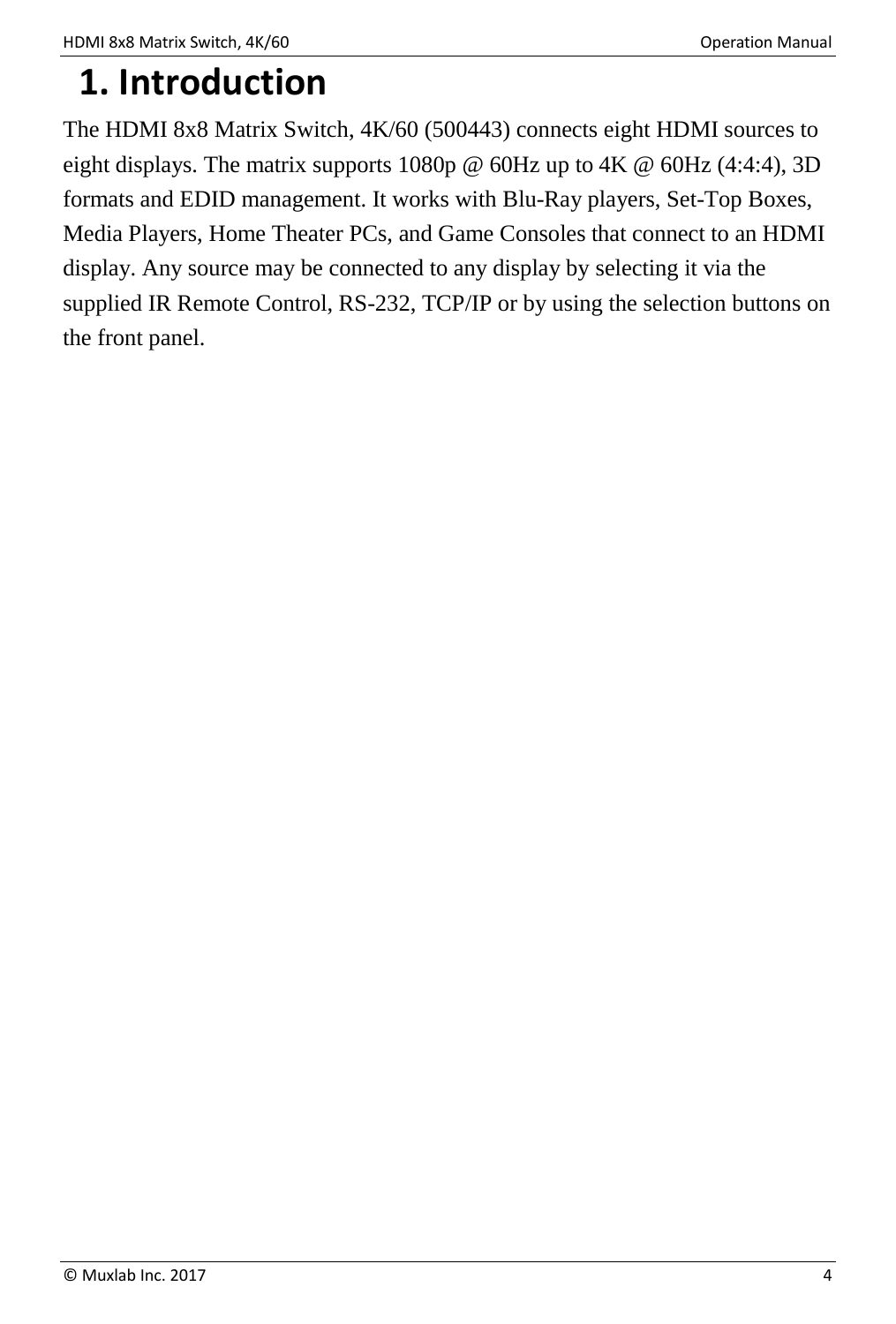## <span id="page-4-0"></span>**2. Features**

- HDMI 2.0 supporting up to a 4K resolution at 60Hz (4:4:4) and 3D formats.
- Deep Color supporting 10 & 12-bit.
- Supports LPCM 7.1CH, Dolby TrueHD, Dolby Digital Plus, Dolby Atmos, DTS-HD Master Audio and DTS:X
- Allows any source to be displayed on multiple displays at the same time.
- Allows any HDMI display to view any HDMI source at any time.
- 8-input ports support independent EDID.
- Supports Digital Audio output.
- May be controlled via IP, RS-232, Handheld IR Remote and Front Panel Buttons.
- Front-panel LCD display for status feedback.
- HDMI connectors with Locking nuts.
- Locking 2.1mm power connector.

## <span id="page-4-1"></span>**3. Package Contents**

- One (1) HDMI 8x8 Matrix Switch, 4K/60
- $\bullet$  One (1) 12V/5A DC power adapter
- $\bullet$  One (1) Operation Manual
- One (1) Handheld IR Remote
- $\bullet$  Two (2) Mounting ears
- $\bullet$  One (1) IR Sensor cable

**Note:** Please confirm if the product and the accessories are all included. If not, please contact the location at which you purchased the unit.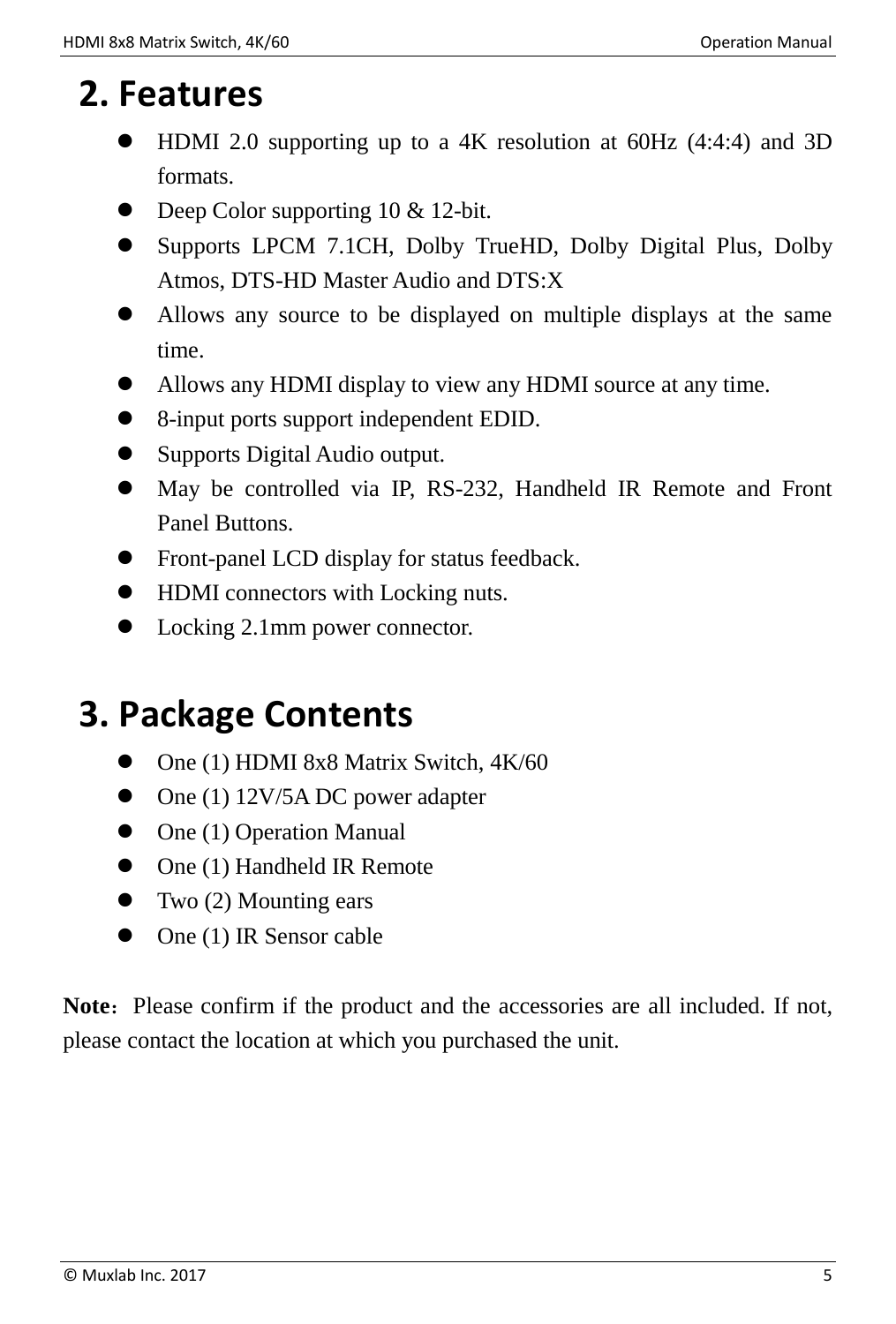## <span id="page-5-0"></span>**4. Specifications**

| Video Bandwidth                 | 594MHz                                                        |
|---------------------------------|---------------------------------------------------------------|
| <b>Support Video Resolution</b> | 480i, 576i, 480p, 576p, 720p, 1080i, 1080p@                   |
|                                 | 24/30/50/60Hz, 4K@30/60Hz and 3D formats                      |
| <b>Input Ports</b>              | Eight (8) HDMI Receptacle                                     |
|                                 | One (1) RS-232                                                |
|                                 | One (1) Ethernet Port (Control)                               |
|                                 | One (1) IR Sensor 3.5mm Jack                                  |
| <b>Output Ports</b>             | Eight (8) HDMI Receptacle                                     |
|                                 | Eight (8) Digital Audio Output                                |
| <b>ESD</b> Protection           | Human-body Model:                                             |
|                                 | $\pm$ 8kV (Air-gap discharge)                                 |
|                                 | $\pm$ 4kV (Contact discharge)                                 |
| Power Supply                    | One (1) 110-240V/12VDC/5A power                               |
|                                 | supply with interchangeable blades                            |
| <b>Dimensions</b>               | 17.20" x 1.69" x 8.86" (437mm x 43mm x 225mm)                 |
| Weight                          | 9.69lbs (4.40kg)                                              |
| <b>Chassis Material</b>         | Metal                                                         |
| Silkscreen Color                | <b>Black</b>                                                  |
| Temperature & Humidity          | Storage: -20° to 85°C<br>Operating: $0^\circ$ to $40^\circ$ C |
|                                 | Humidity: Up to 95% non-condensing                            |
| Power Consumption               | $33W$ (max)                                                   |
| Compliance                      | Regulatory: FCC, CE, RoHS                                     |
| Warranty                        | 2 Years                                                       |
| <b>Ordering Information</b>     | 500443-US HDMI 8x8 Matrix Switch, 4K/60, US                   |
|                                 | 500443-UK HDMI 8x8 Matrix Switch, 4K/60, UK                   |
|                                 | 500443-EU HDMI 8x8 Matrix Switch, 4K/60, EU                   |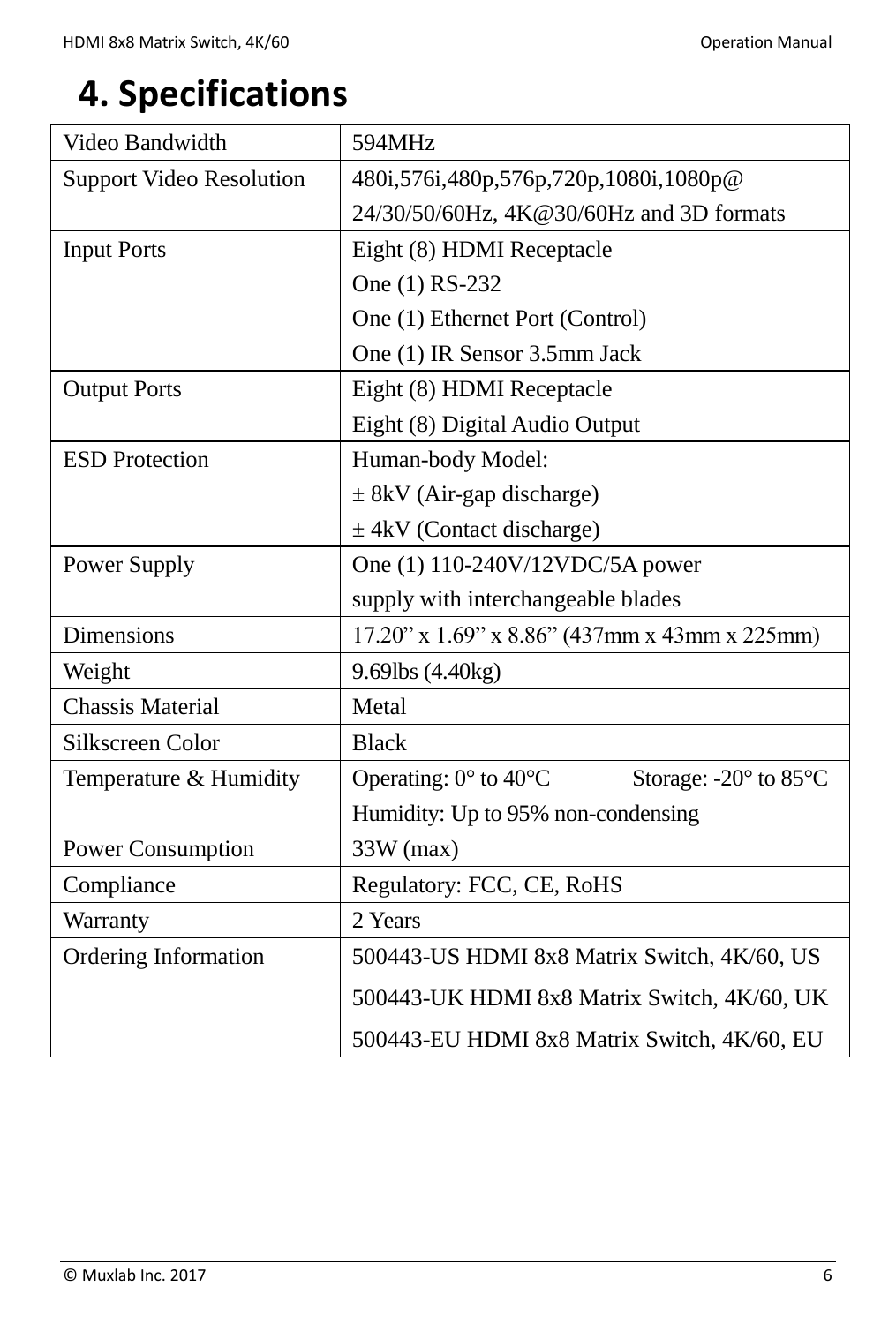# <span id="page-6-0"></span>**5. Panel Description and Unit Installation**

## <span id="page-6-1"></span>**5.1 Front Panel**



| No. | <b>Name</b> | <b>Description</b>                                              |
|-----|-------------|-----------------------------------------------------------------|
| 1   | <b>LCD</b>  | Show the menu and status of input-output selection, EDID        |
|     |             | info, IP setup and more.                                        |
| 2   | IR.         | IR sensor for the remote control of the 8x8.                    |
| 3   | <b>HDMI</b> | HDMI output selection button 1 to 8: Press to select the output |
|     | Output      | from 1 to 8. ALL button: Press to select all the HDMI           |
|     |             | outputs from 1 to 8.                                            |
| 4   | <b>HDMI</b> | HDMI input selection button 1 to 8: Press to select the input   |
|     | Input       | from $1$ to $8$ .                                               |
| 5   | Menu        | Menu button: Press to enter Menu mode.                          |
|     |             | Enter button: Press to confirm and save the setting.            |
|     |             | UP button: Press to change menu options.                        |
|     |             | Down button: Press to change menu options.                      |

#### <span id="page-6-2"></span>**5.2 Rear Panel**



| No. | <b>Name</b> | <b>Description</b>                                                 |
|-----|-------------|--------------------------------------------------------------------|
| 1   | PC.         | Used to manage and provide the status of input-output              |
|     | Control     | selection, EDID info and so on.                                    |
|     |             | <b>Ethernet:</b> This port is the link for TCP/IP control. Connect |
|     |             | to an active Ethernet link with an RJ45 terminated Ethernet        |
|     |             | cable.                                                             |
|     |             | RS232: Connect to a PC running terminal emulation or               |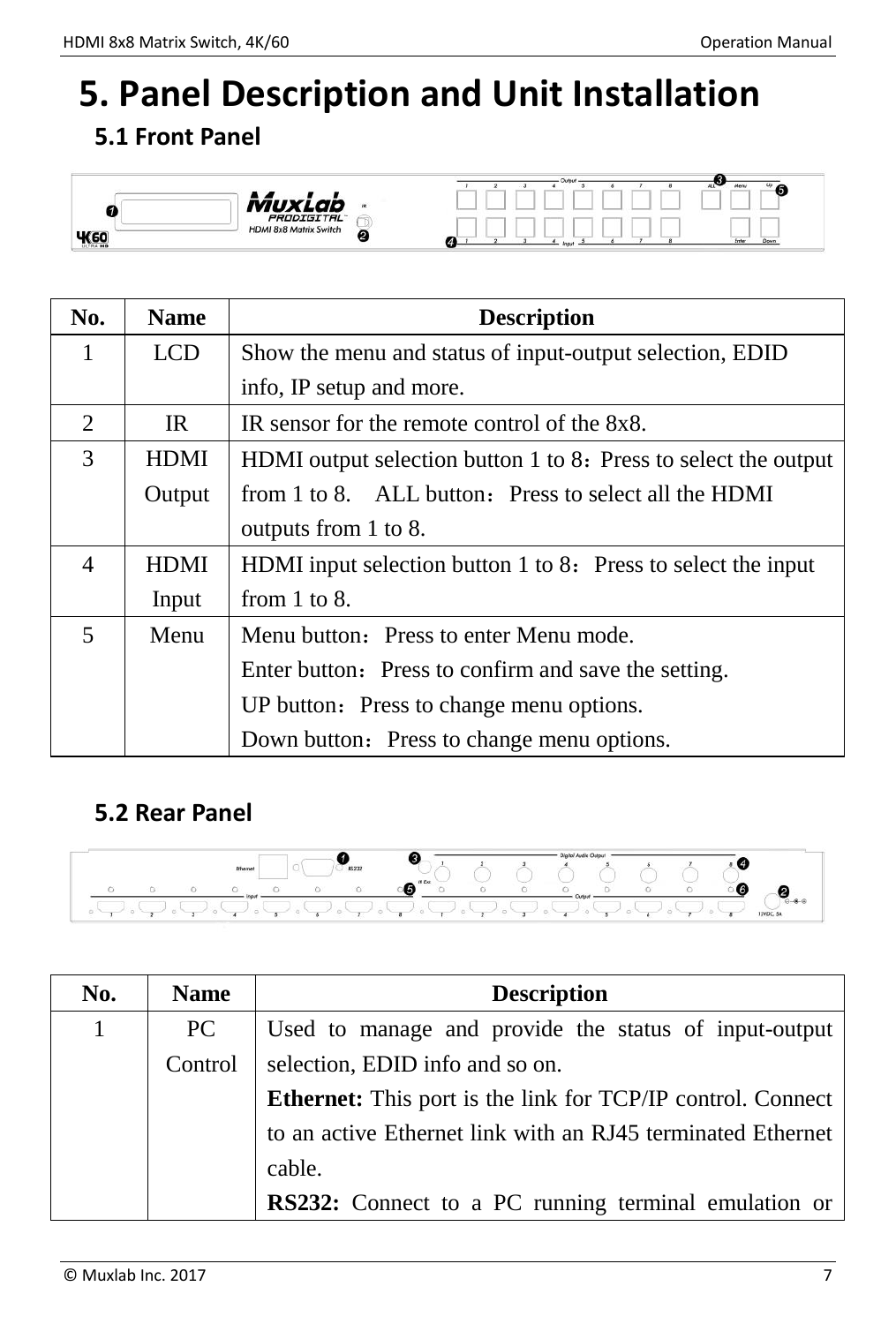| No.            | <b>Name</b> | <b>Description</b>                                          |  |  |  |  |
|----------------|-------------|-------------------------------------------------------------|--|--|--|--|
|                |             | control system with 9-pin D-Sub cable for the transmission  |  |  |  |  |
|                |             | of RS-232 commands.                                         |  |  |  |  |
| 2              | Power       | Use included DC adaptor to power the HDMI matrix            |  |  |  |  |
|                | Jack        | switch.                                                     |  |  |  |  |
| 3              | IR Ext.     | This is a local IR sensor port for extending the IR signal. |  |  |  |  |
|                |             | Connect with an IR Sensor and use a hand held remote        |  |  |  |  |
|                |             | control to manage the Matrix Switch.                        |  |  |  |  |
| $\overline{4}$ | Digital     | Audio output area, each port is linked to its HDMI output   |  |  |  |  |
|                | Audio       | port. For example: the audio signal of Digital Audio Output |  |  |  |  |
|                | Output      | 1 is coming from HDMI output 1.                             |  |  |  |  |
| 5              | <b>HDMI</b> | Connect HDMI sources.                                       |  |  |  |  |
|                | Input       |                                                             |  |  |  |  |
| 6              | <b>HDMI</b> | Output for HDMI displays, AVR, etc.                         |  |  |  |  |
|                | Output      |                                                             |  |  |  |  |

### <span id="page-7-0"></span>**5.3 Matrix Switch Installation**



**1.** Mount the Matrix Switch in its final location, such as on a 19 rack, with the supplied mounting brackets.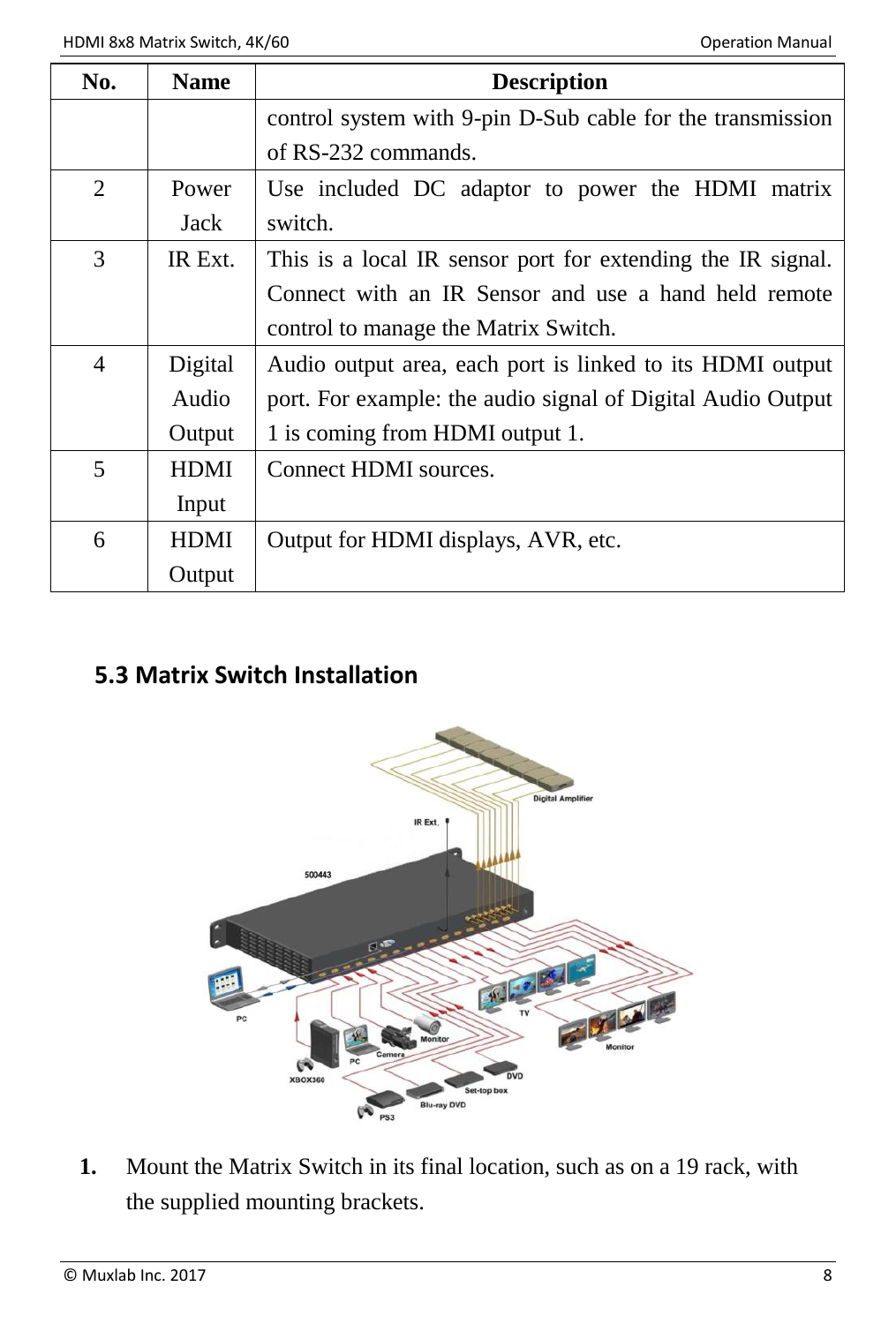- **2.** Make sure all equipment is powered off. Insert and extract cables carefully with the power SWITCHED OFF. Connecting and disconnecting while the unit is powered can result in damage to the equipment.
- **3.** Connect up to 8 sources such as a Blu-Ray player, a media player, a game console, an A/V Receiver, a Cable or Satellite Receiver, etc., to the HDMI inputs on the unit. Note that high-quality HDMI cables are recommended. Respect cable distance specifications.
- **4.** Connect the HDMI output ports to high-definition displays such as an HDTV or an HD projector that uses HDMI inputs. Note that high-quality HDMI cables are recommended. Respect cable distance specifications.
- **5.** For power, plug in the Matrix Switch power jack first, and then plug in the power supply to the wall. The unit automatically turns on, and is read for operation.
- **6.** Power on each device in the same sequence. At this point each display connected should display the assigned source (input 1 at default when powered on initially), scroll through each of the sources on each display to ensure everything is in working order. Use the front panel display and keypad, or included IR remote to test the switching function. If a display is having difficulty receiving the HDMI signal, access the display's menu and adjust the resolution (lowest to highest until signal is displayed). Please note that a 24 Hz vertical refresh rate may work better than 60 Hz or higher.

#### <span id="page-8-0"></span>**5.4 Management Options**

The Matrix Switch may be operated via the front panel display & keypad, by IR and by IP.

See the "Local Switch Control" chapter for managing the unit via the front panel. Refer to the Handheld Remote Control chapter to manage the Matrix Switch via the supplied Handheld IR Remote. See the RS232 Control chapter to manage the unit remotely via RS232.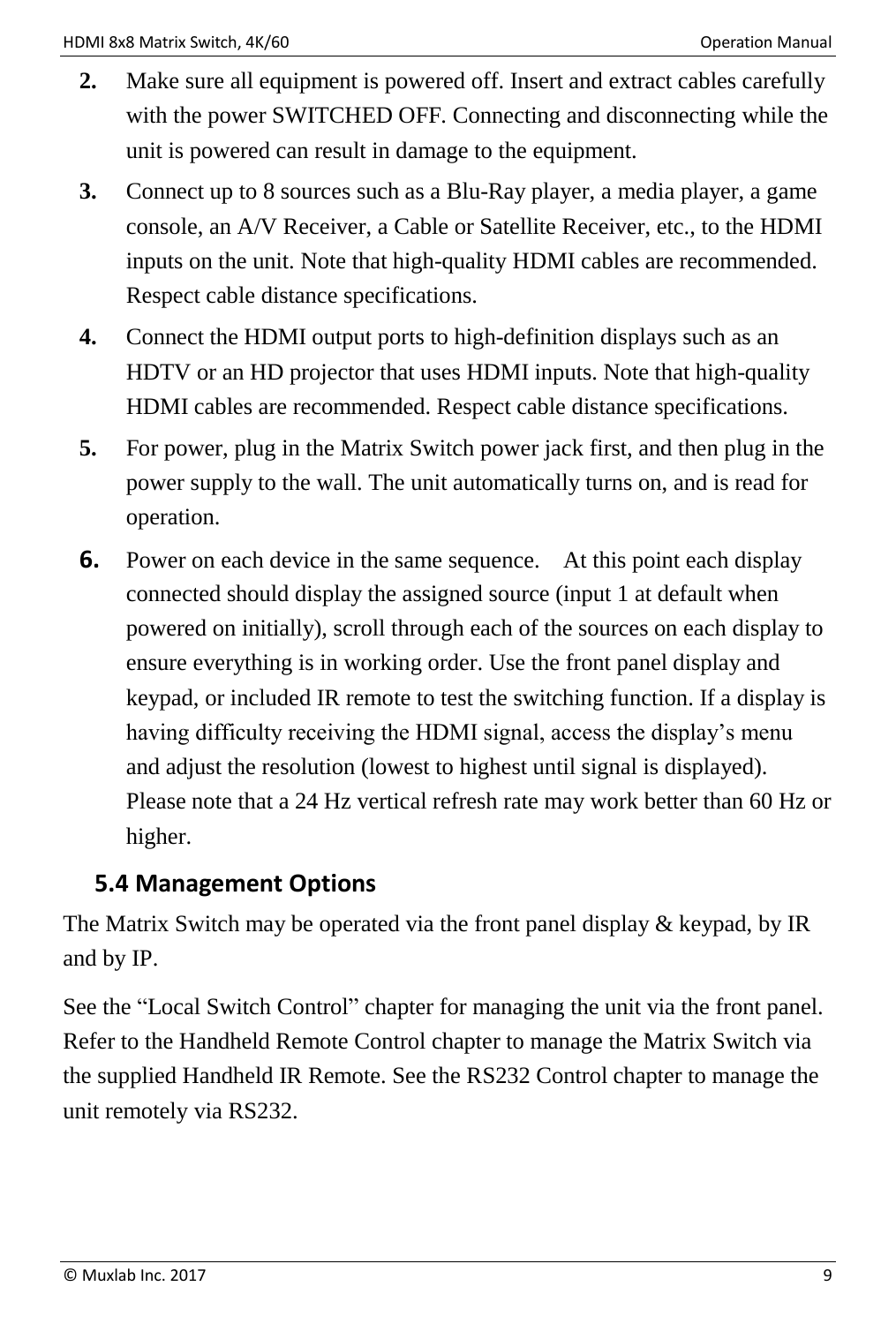# <span id="page-9-0"></span>**6. Front Panel Control**

#### <span id="page-9-1"></span>**6.1 Navigating the Menu**

The menu is in an idle state by default, and may be activated via the front panel display and keypad by pressing the [Menu] button twice. The first press illuminates the LCD Display and summarizes the connection status, plus the device is ready for connection changes. The second press of the [Menu] button brings up the menu selection.

#### **Note:**

- 1. If no buttons are pressed for several seconds, then the menu will return to the idle state.
- 2. The Matrix Switch may also be managed remotely, which is described in the Remote Control chapter.

The menu has the following main headings:

| Set Out Scaler   | To set the scaler function                |
|------------------|-------------------------------------------|
| 2 Select EDID    | Set the EDID for each port                |
| 3 View IP Config | View the IP Address, Sub Mask and Gateway |

Navigate through the menu by pressing the [UP] or [Down] buttons, and use the [Enter] button to select one of the menu headings. Once inside one of the menu headings, pressing the [Menu] button again returns the system to the main menu list.

### <span id="page-9-2"></span>**6.2 Menu – Scaler Function per Port**

Navigate to the "Set Out Scaler" heading on the Menu, and press the [Enter] button to select one of the scaler settings. Use the [Up] or [Down] buttons to cycle through the Scaler options. Press the [Enter] button to select one of the scalers, and then press the [Up] or [Down] buttons to select which output port (from 1 to 8, or ALL) to apply the scaling, and press [Enter] to set it. Each output port can have its own scaling setting, independent of any other output.

|  |  |  |  |  |  | The "Set Out Scaler" menu supports the following options: |  |
|--|--|--|--|--|--|-----------------------------------------------------------|--|
|--|--|--|--|--|--|-----------------------------------------------------------|--|

| 1 Bypass | No scaling          |
|----------|---------------------|
| Auto     | Set to auto scaling |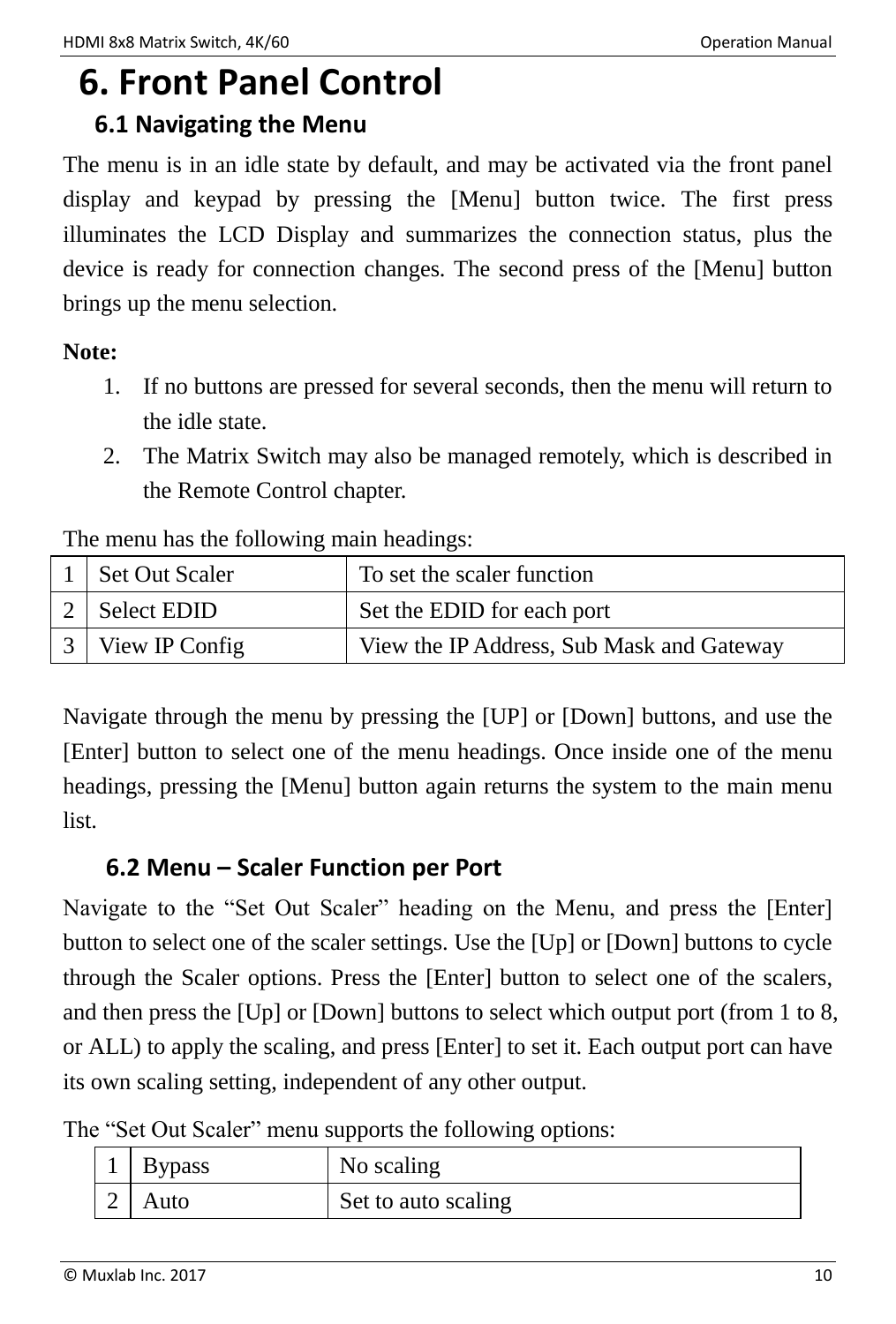| HDBT C                           | Scales from 4K/60 (4:4:4) to 4K/60 (4:2:0), |
|----------------------------------|---------------------------------------------|
|                                  | for HDBT applications                       |
| $1080p \rightarrow 2160p$        | Up-scale from $1080p$ to $2160p$            |
| $5 \mid 2160p \rightarrow 1080p$ | Down-scale from 2160p to 1080p              |

### <span id="page-10-0"></span>**6.3 Menu – Select EDID per Port**

Navigate to the "Select EDID" heading on the Menu, and press the [Enter] button to select one of the many EDID settings (see the table below for EDID setting options). Use the [Up] or [Down] buttons to cycle through the EDID options. Press the [Enter] button to select one of the EDID settings, and then press the [Up] or [Down] buttons to select which input port (from 1 to 8, or ALL) to apply the EDID setting, and press [Enter] to set it. Each input port can have its own EDID setting, independent of any other input.

By default the matrix is set to a 1080P EDID, this is to maximize plug and play capability. When using 4K sources, you will want to define a 4K EDID on the given input (or read the EDID from the display).

| <b>Number</b> | <b>EDID Description</b>             |
|---------------|-------------------------------------|
| 0             | 1080p, 2CH (PCM) Audio (Default)    |
| 1             | 1080p, 6CH Audio                    |
| 2             | 1080p, 8CH Audio                    |
| 3             | 1080p, 3D, 2CH (PCM) AUDIO          |
| 4             | 1080p, 3D, 6CH Audio                |
| 5             | 1080p, 3D, 8CH Audio                |
| 6             | 4K/30Hz, 3D, 2CH (PCM) Audio        |
| 7             | 4K/30Hz, 3D, 6CH Audio              |
| 8             | 4K/30Hz, 3D, 8CH Audio              |
| 9             | 4K/60Hz (Y420), 3D, 2CH (PCM) Audio |
| 10            | 4K/60Hz (Y420), 3D, 6CH Audio       |
| 11            | 4K/60Hz (Y420), 3D, 8CH Audio       |
| 12            | 4K/60Hz, 3D, 2CH (PCM) Audio        |
| 13            | 4K/60Hz, 3D, 6CH Audio              |
| 14            | 4K/60Hz, 3D, 8CH Audio              |

|  |  | The "Select EDID" menu has the following options: |  |  |  |  |  |  |  |
|--|--|---------------------------------------------------|--|--|--|--|--|--|--|
|--|--|---------------------------------------------------|--|--|--|--|--|--|--|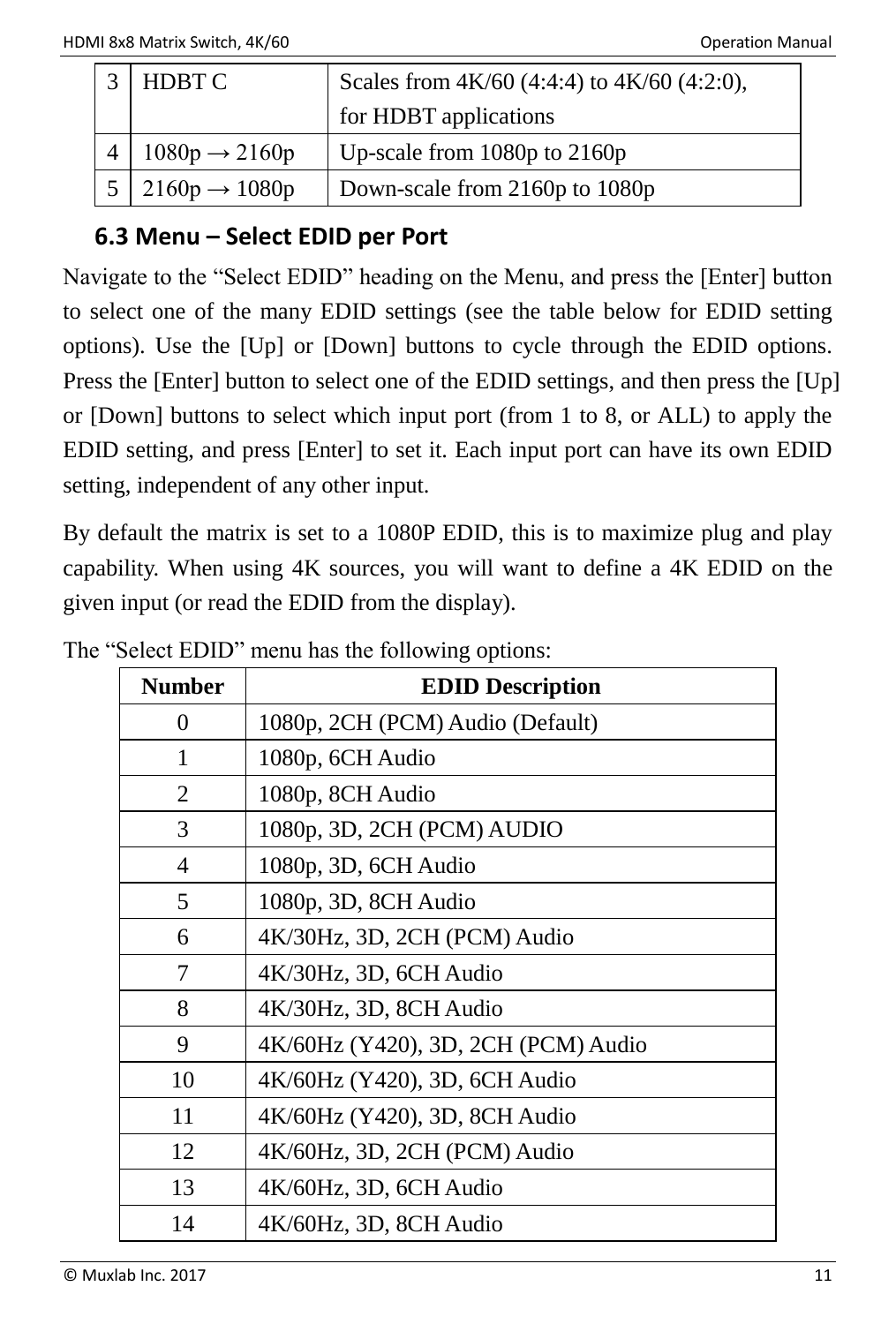| <b>Number</b> | <b>EDID Description</b>                  |
|---------------|------------------------------------------|
| 15            | 1080p, HDR, 2CH (PCM) Audio              |
| 16            | 1080p, HDR, 6CH Audio                    |
| 17            | 1080p, HDR, 8CH Audio                    |
| 18            | 1080p, 3D, HDR, 2CH (PCM) Audio          |
| 19            | 1080p, 3D, HDR, 6CH Audio                |
| 20            | 1080p, 3D, HDR, 8CH Audio                |
| 21            | 4K/30Hz, 3D, HDR, 2CH (PCM) Audio        |
| 22            | 4K/30Hz, 3D, HDR, 6CH Audio              |
| 23            | 4K/30Hz, 3D, HDR, 8CH Audio              |
| 24            | 4K/60Hz (Y420), 3D, HDR, 2CH (PCM) Audio |
| 25            | 4K/60Hz (Y420), 3D, HDR, 6CH Audio       |
| 26            | 4K/60Hz (Y420), 3D, HDR, 8CH Audio       |
| 27            | 4K/60Hz, 3D, HDR, 2CH (PCM) Audio        |
| 28            | 4K/60Hz, 3D, HDR, 6CH Audio              |
| 29            | 4K/60Hz, 3D, HDR, 8CH Audio              |
| 30            | User 1 EDID                              |
| 31            | User 2 EDID                              |
| 32            | User 3 EDID                              |
| 33            | Copy EDID from Output 1                  |
| 34            | Copy EDID from Output 2                  |
| 35            | Copy EDID from Output 3                  |
| 36            | Copy EDID from Output 4                  |
| 37            | Copy EDID from Output 5                  |
| 38            | Copy EDID from Output 6                  |
| 39            | Copy EDID from Output 7                  |
| 40            | Copy EDID from Output 8                  |

#### **Note:**

#### 1. **What is an EDID, and what is it used for?**

Under normal circumstances, the source device will require information about a connected device/display to assess what resolutions and features are available. The source can then configure its output to send only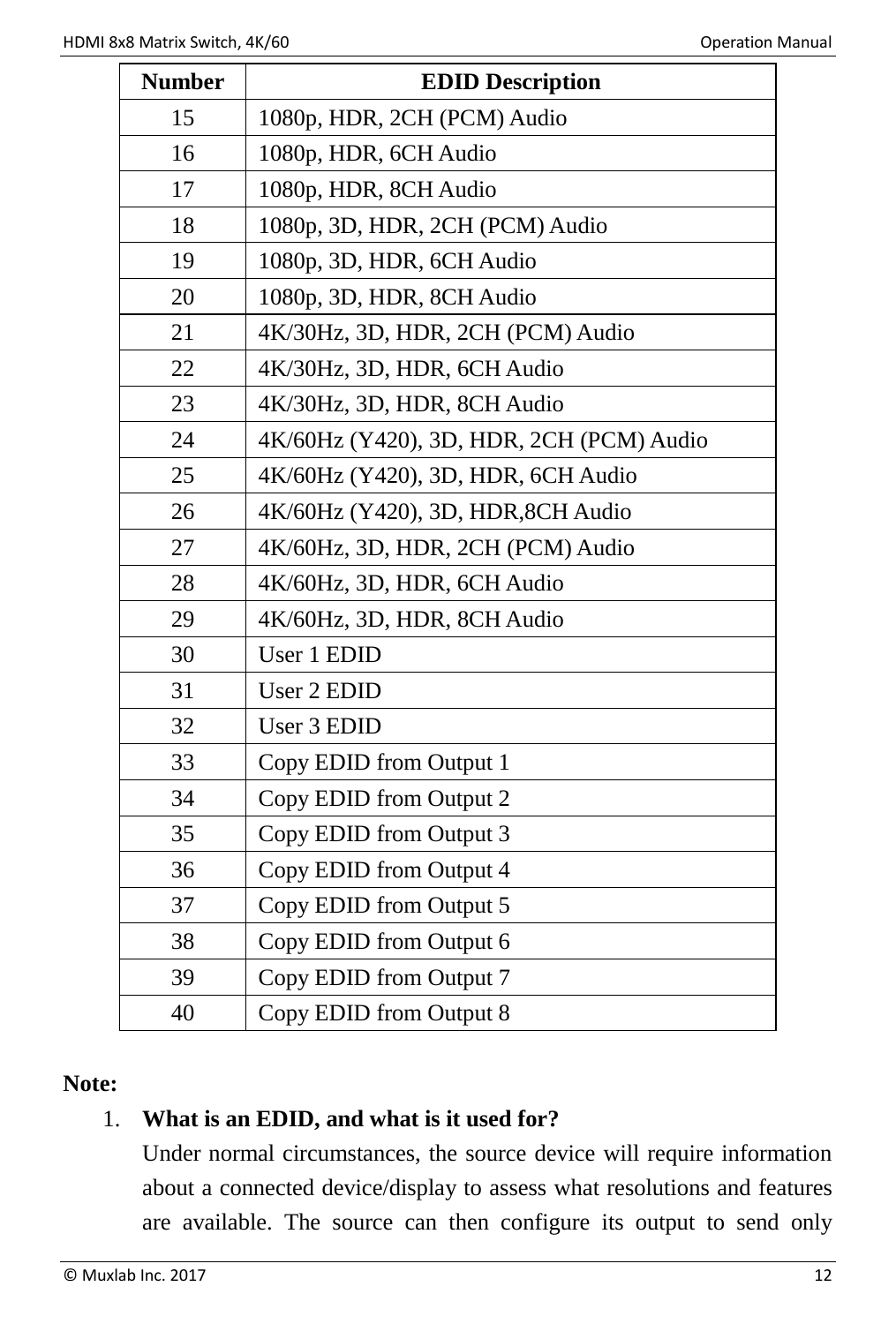resolutions and features that are compatible with the attached device/display. This information is called EDID (Extended Display Information Data).

Also, a source device can only accept and read one EDID from a connected device/display. Likewise, the source can only output one resolution for use by a connected device/display.

#### 2. **Why is the EDID so important for the HDMI Matrix?**

The Matrix is a complex piece of technology that replicates and switches between multiple inputs and outputs. Each connected source device will require one EDID to read. EDID management is carefully handled by the HDMI Matrix to provide a single EDID for each source to read.

#### 3. **What options do I have to manage the EDID in the HDMI Matrix?**

First, it is important to note that each source device can only output one video/audio signal type. This includes resolutions and timings. When multiple devices/displays are used, such as with the HDMI Matrix, it is important to use devices/displays that have similar or compatible resolutions/features. This will ensure that the single video/audio signal produced by the source device is accepted by all of the connected output devices/displays. The user has the option, through the EDID management window, to choose how the unit will manage the EDID from multiple HDMI devices/displays. Therefore the user has some control over the resolutions/features that the source devices will output. The HDMI Matrix has multiple EDID management modes that will control how the EDID information from multiple devices/displays are combined, ignored, and routed.

#### <span id="page-12-0"></span>**6.4 Menu – View IP Config**

Navigate to the "View IP Config" heading on the Menu, and press the [Enter] button to select it. Use the [Up] or [Down] buttons to cycle through the available IP parameters to view.

The "View IP Config" menu has the following IP parameters to view: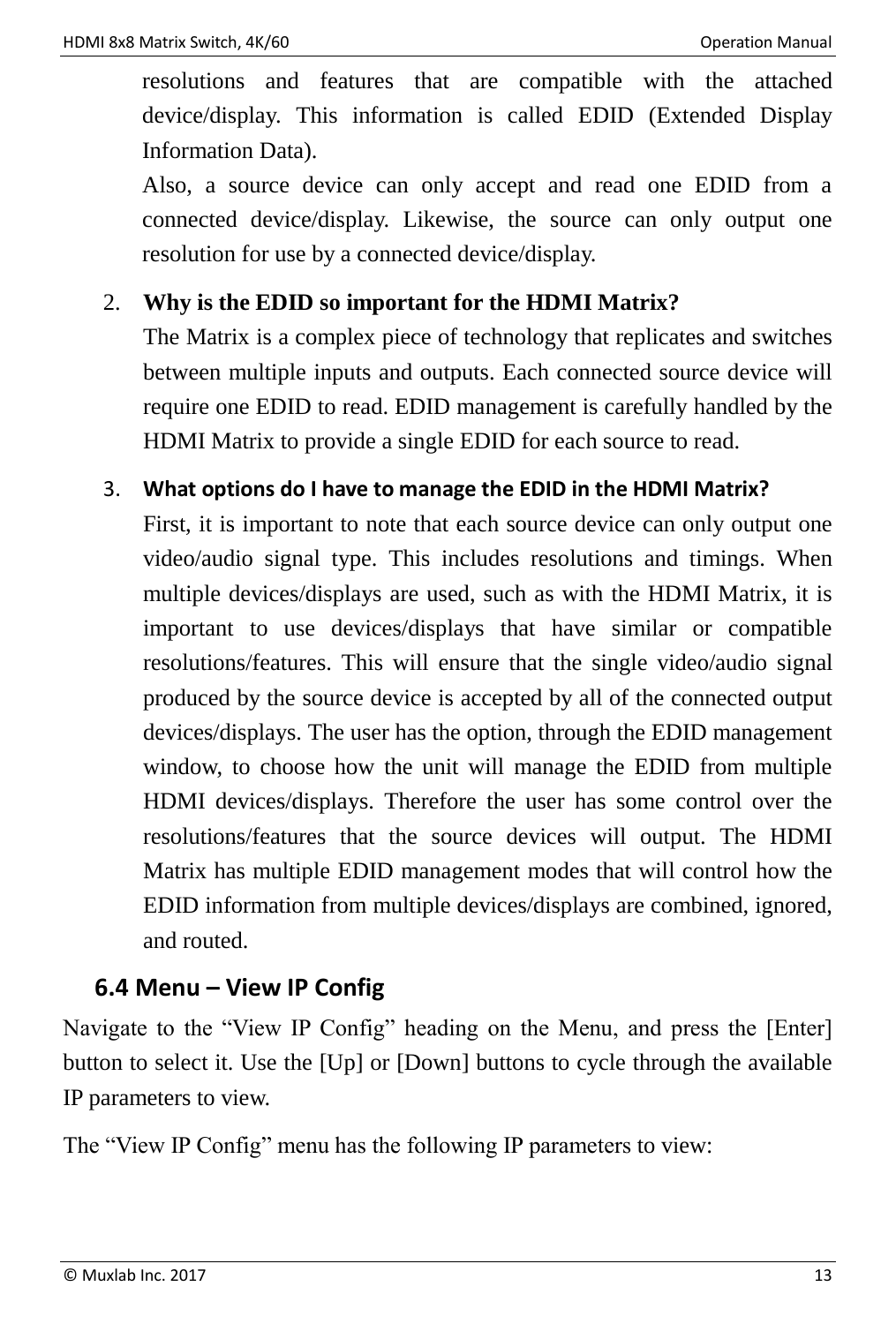| <b>IP</b> Address   |   | Show the Matrix Switch IP Address        |
|---------------------|---|------------------------------------------|
|                     |   | (default IP address is: 192.168.001.239) |
| TCP Port            | & | Shows the TCP Port Number, and the DHCP  |
| <b>DHCP</b> setting |   | setting (on or off)                      |
| Gateway             |   | Shows the Gateway Address                |
| <b>Subnet Mask</b>  |   | <b>Shows the Subnet Mask</b>             |

<span id="page-13-0"></span>In order to prevent potential IP problems, most IP settings must be managed in the Free PC Software or via the RS-232 commands.

#### **Cascade Mode:**

Cascade mode can only be turned On or Off via RS232. When Cascade Mode is turned on, the signal is passed from the switch without reading the EDID or Hot Plug. Many issues can be resolved in the field with this mode, including:

- Invalid or incorrect EDID coming from display (this may happen more often than one would think).
- When you want to manage EDID in a device further down the chain (such as an AVR or Distribution Amp).
- When running one or more output into additional peripherals before the display.

We recommend you ONLY use cascade mode if you have exhausted all other trouble shooting options. To toggle Cascade Mode On or Off, use the appropriate RS232 command (see the RS232 command table).

#### **6.5 Connectivity Operation**

When making a connection, begin by pressing the Output port (1 to 8, or ALL), then press the Input port (1 to 8, or ALL) to be connected.

#### **Note:**

An Input port may be connected to more than one output port.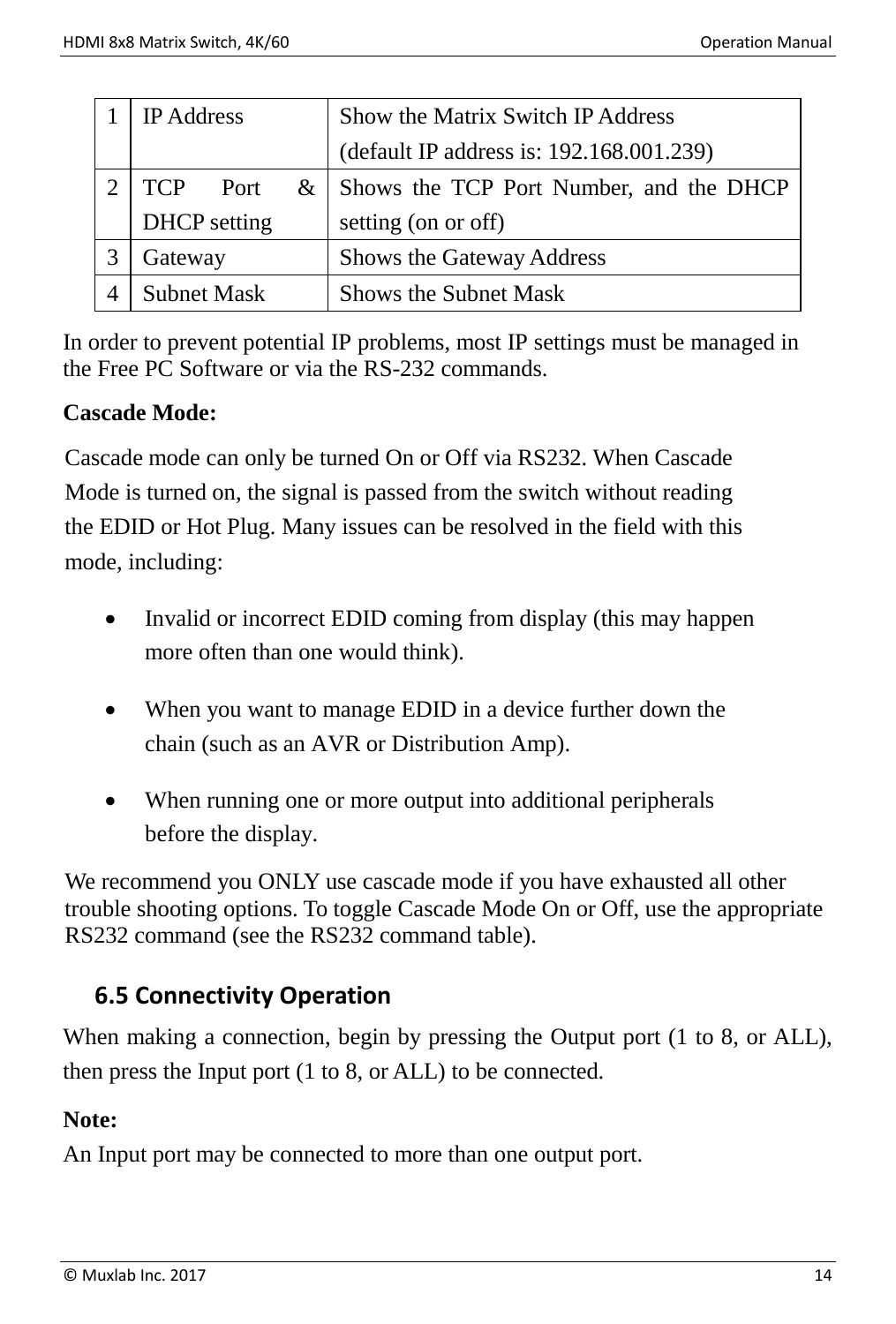## <span id="page-14-0"></span>**7. IR Handheld Remote Control**

The HDMI routing of the matrix can also be controlled by using the IR handheld remote control supplied with the product.

The number labels on the left represent the Output port numbers.

Each Output port has a set of Left and Right Arrow buttons, which are used to select the Input port to connect with. For example, the Left Arrow button decrements to the next lower Input port, and the Right Arrow increments to the next higher Input port.



Number 1 to 8 are for Output port 1 to Output port 8. Number 9 is for switching all Outputs.

#### **IR Sensor Note**

The unit supports an IR sensor on the front panel so that it may be managed via the IR Handheld Remote. However an IR Sensor may also be connected to the IR Ext port on the rear of the unit, in order to extend the IR sensor to a more convenient location for improving line-of-site with the IR handheld remote.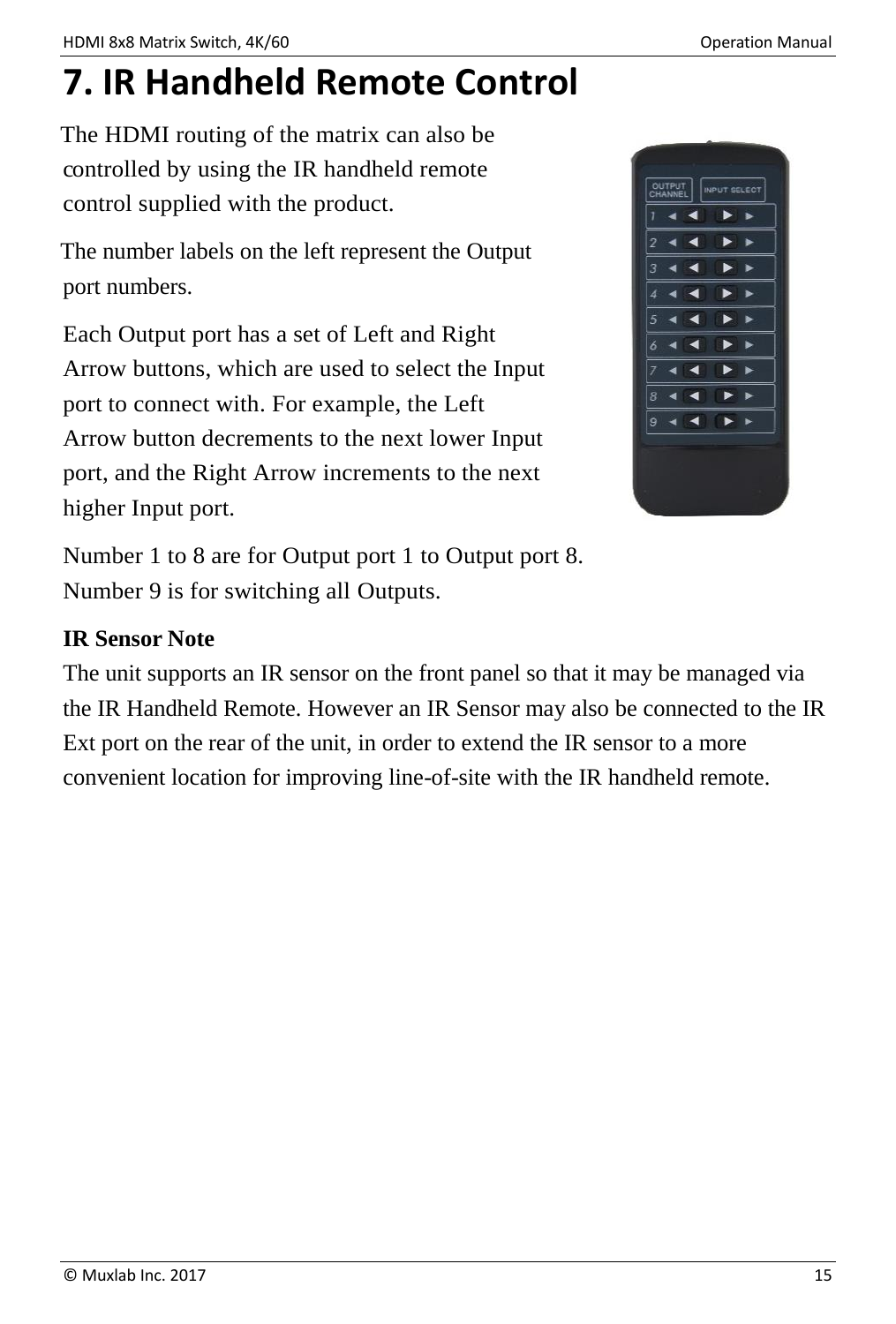## <span id="page-15-0"></span>**8. RS232 Remote Control**

The Matrix Switch may be managed via RS232 commands. Connect an RS232 cable between the command terminal (which may be a PC running terminal emulation software) and the Matrix Switch. MuxLab also provides at no charge a control software package that may be downloaded from the MuxLab website, to be used to send RS232 commands to the Matrix Switch.

When connecting the terminal to the Matrix switch, make sure the RS232 cable has the correct termination on both ends for the devices being connected. Note that the Matrix Switch comes with a 9 Pin D-Sub connector with female sockets (the cable will require a 9-Pin D-Sub connector with male pins).

For correct communication, set the RS232 parameters to the following settings:

- 57600 Baud
- 8 Data Bits
- $\bullet$  1 Stop Bit
- No Parity

#### **RS232 Command Table:**

| System Address $= 00$                                                   |                                                             |  |  |  |
|-------------------------------------------------------------------------|-------------------------------------------------------------|--|--|--|
| Azz: All commands start by prefix System Address zz, where $zz=[01-99]$ |                                                             |  |  |  |
| H                                                                       | Help                                                        |  |  |  |
| <b>STA</b>                                                              | Show global system status                                   |  |  |  |
| <b>SET RTS</b>                                                          | <b>Reset to Factory Defaults</b>                            |  |  |  |
| <b>SET ADDR XX</b>                                                      | Set System Address to $xx$ { $xx=[00-99]$ , $(00=Single)$ } |  |  |  |
| <b>GET ADDR</b>                                                         | Get System Address                                          |  |  |  |
| <b>GET STA</b>                                                          | <b>Get System System Status</b>                             |  |  |  |
| <b>Output Setup Commands</b>                                            |                                                             |  |  |  |
| <b>SET OUTX VS INV</b>                                                  | Set Output x To Input y{x=[0~8](0=ALL), y=[1~8]}            |  |  |  |
| <b>SET OUTX HDCPy</b>                                                   | Set Output HDCP Mode $\{x=[0-8](0=ALL),\}$                  |  |  |  |
|                                                                         | $v=[0-4](0=AUTO,1=BYPASS,2=Dis,3=H14,4=H22)$                |  |  |  |
| <b>SET OUTX CASCADEY</b>                                                | Set Output CASCADE Mode $\{x=[0-8](0=ALL)\}$                |  |  |  |
|                                                                         | $y=[0-1](0=OFF,1=ON)$                                       |  |  |  |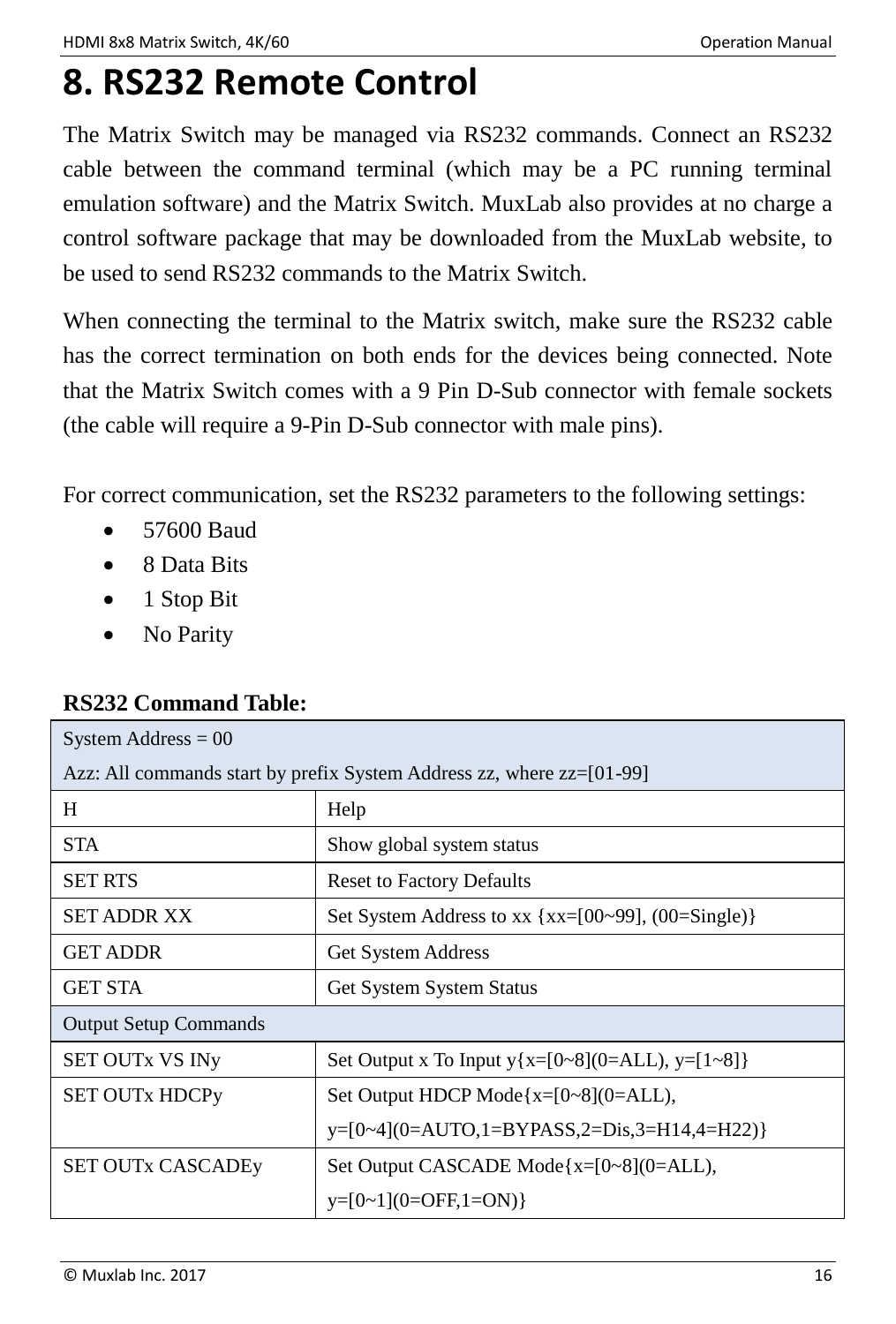| <b>SET OUTX VIDEOy</b>      | Set Output VIDEO Mode $\{x=[0-8](0=ALL),\}$             |
|-----------------------------|---------------------------------------------------------|
|                             | $y=[0-3](0=AUTO,1=BYPASS,2=2K,3=4K)$                    |
| <b>SET OUTX EXA EN/DIS</b>  | Set Ex-Audio Output Enable/Disable $\{x=[0-8](0=ALL)\}$ |
| <b>GET OUTX VS</b>          | Get Output x Video Route ${x=[0-8](0=ALL)}$             |
| <b>GET OUTX HDCP</b>        | Get Output x HDCP Mode ${x=[0-8](0=ALL)}$               |
| <b>GET OUTX CASCADE</b>     | Get Output x CASCADE Mode{x=[0~8](0=ALL)}               |
| <b>GET OUTX VIDEO</b>       | Get Output x Video Mode ${x=[0-8](0=ALL)}$              |
| <b>GET OUTX EDID DATA</b>   | Get Output x EDID DATA $\{x=[1-8]\}$                    |
| GET OUTx EXA                | Get Ex-Audio Output Enable/Disable                      |
|                             | Status ${x=[0-8](0=ALL)}$                               |
| <b>Input Setup Commands</b> |                                                         |
| SET INx EDID y              | Set Input x EDID{x=[0~8](0=ALL), y=[0~14]}              |
|                             | 0:1080P_2CH<br>1:1080P_6CH<br>2:1080P_8CH               |
|                             | 3:1080P_3D_2CH<br>4:1080P_3D_6CH                        |
|                             | 5:1080P_3D_8CH                                          |
|                             | 6:4K30HZ_3D_2CH<br>7:4K30HZ_3D_6CH                      |
|                             | 8:4K30HZ_3D_8CH                                         |
|                             | 9:4K60HZ(Y420)_3D_2CH<br>10:4K60HZ(Y420)_3D_6CH         |
|                             | 11:4K60HZ(Y420)_3D_8CH<br>12:4K60HZ_3D_2CH              |
|                             | 13:4K60HZ_3D_6CH<br>14:13:4K60HZ_3D_8CH                 |
|                             | 15:1080P_2CH(HDR)<br>16:1080P_6CH(HDR)                  |
|                             | 17:1080P_8CH(HDR)<br>18:1080P_3D_2CH(HDR)               |
|                             | 19:1080P_3D_6CH)(HDR)<br>20:1080P_3D_8CH(HDR)           |
|                             | 21:4K30HZ_3D_2CH(HDR)                                   |
|                             | 22:4K30HZ_3D_6CH(HDR)<br>23:4K30HZ_3D_8CH(HDR)          |
|                             | 24:4K60HZ(Y420)_3D_2CH(HDR)                             |
|                             | 25:4K60HZ(Y420)_3D_6CH(HDR)                             |
|                             | 26:4K60HZ(Y420)_3D_8CH(HDR)                             |
|                             | 27:4K60HZ_3D_2CH(HDR) 28:4K60HZ_3D_6CH(HDR)             |
|                             | 29:13:4K60HZ_3D_8CH(HDR)<br>30:USER1_EDID               |
|                             | 31:USER2_EDID<br>32:USER3_EDID                          |
| SET INX EDID CY OUTy        | Copy Output y EDID To Input x(USER1                     |
|                             | BUF) $\{x=[0-8](0=ALL), y=[1-8]\}$                      |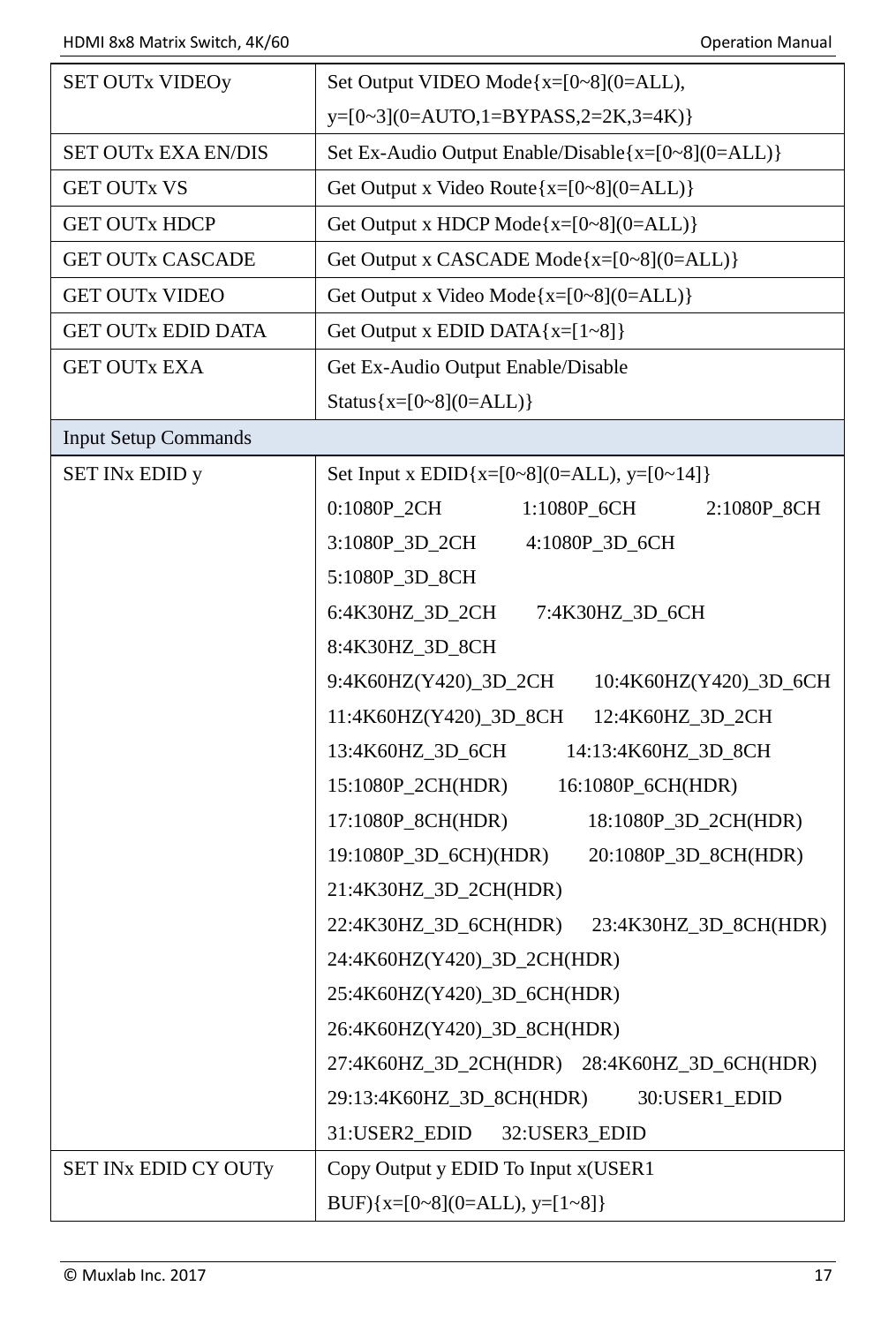| <b>SET INX EDID Uy DATAZ</b>                            | Write EDID To User y Buffer of Input            |  |  |  |
|---------------------------------------------------------|-------------------------------------------------|--|--|--|
|                                                         | $x\{x=[0-8](0=ALL), y=[1-3], z=[EDID Data]\}$   |  |  |  |
| <b>GET IN<sub>x</sub> EDID</b>                          | Get Input x EDID Index { $x=[0-8](0=ALL)$ }     |  |  |  |
| <b>GET INX EDID y DATA</b>                              | Get Input x EDID y Data $\{x=[1-8], y=[0-14]\}$ |  |  |  |
| Network Setup Command: (xxx=[000-255], zzzz=[0001~9999] |                                                 |  |  |  |
| <b>SET RIP xxx.xxx.xxx.xxx</b>                          | Set Route IP Address to xxx.xxx.xxx.xxx         |  |  |  |
| SET HIP xxx.xxx.xxx.xxx                                 | Set Host IP Address to xxx.xxx.xxx.xxx          |  |  |  |
| <b>SET NMK xxx.xxx.xxx.xxx</b>                          | Set Net Mask to xxx.xxx.xxx.xxx                 |  |  |  |
| <b>SET TIP 7777</b>                                     | Set TCP/IP Port to zzzz                         |  |  |  |
| <b>SET DHCP</b> y                                       | Set DHCP $\{v=[0-1](0=Dis,1=Enable)\}\$         |  |  |  |
| <b>GET RIP</b>                                          | <b>Get Route IP Address</b>                     |  |  |  |
| <b>GET HIP</b>                                          | <b>Get Host IP Address</b>                      |  |  |  |
| <b>GET NMK</b>                                          | <b>Get Net Mask</b>                             |  |  |  |
| <b>GET TIP</b>                                          | Get TCP/IP Port                                 |  |  |  |
| <b>GET DHCP</b>                                         | <b>Get DHCP Status</b>                          |  |  |  |
| <b>GET MAC</b>                                          | Get MAC Address                                 |  |  |  |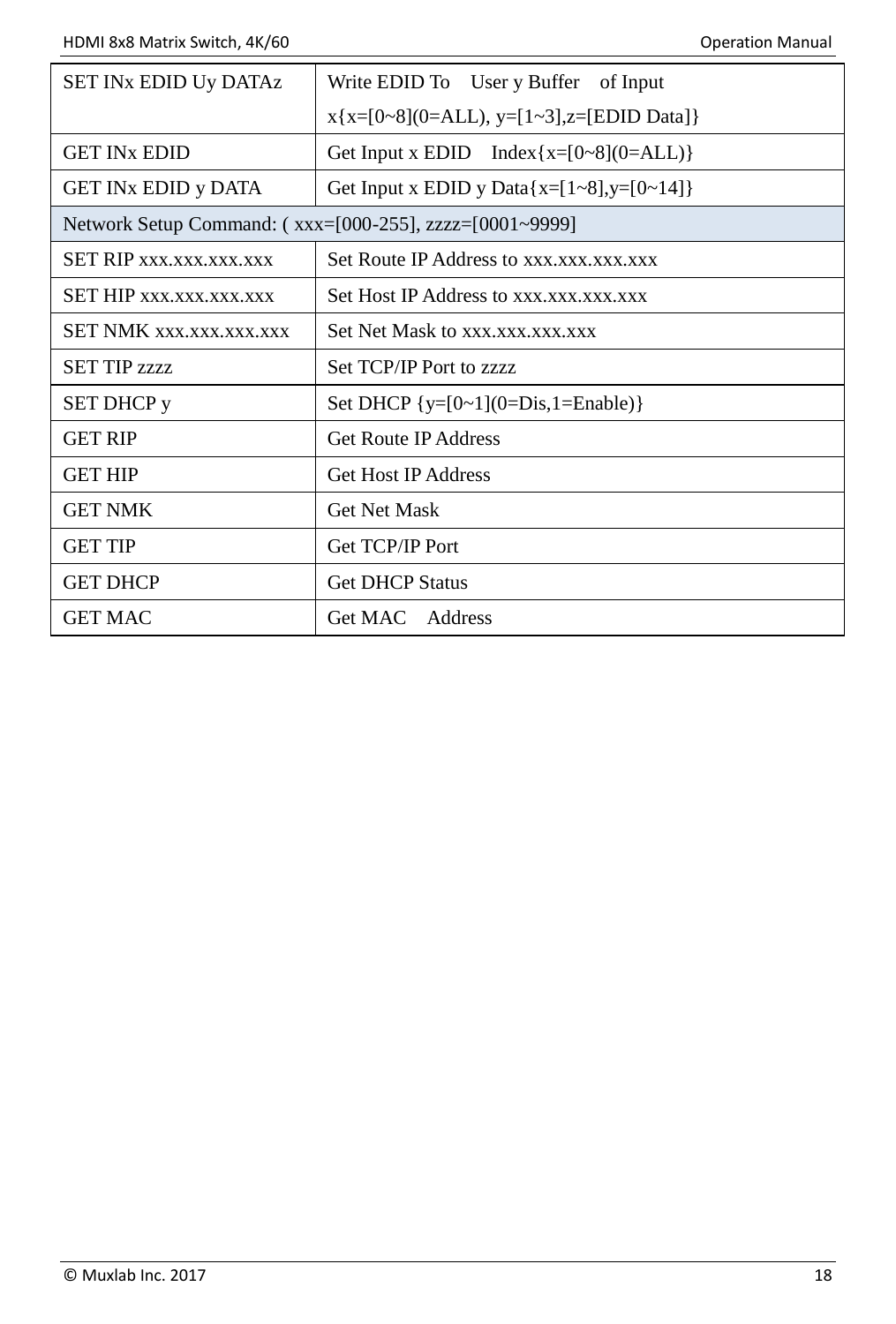## <span id="page-18-0"></span>**9. Telnet Remote Control**

The RS232 commands in the previous section, may also be used via Telnet, allowing the Matrix Switch to be managed over a TCP/IP network. Open a Telnet session, use port 23, and make use of the RS232 commands above.